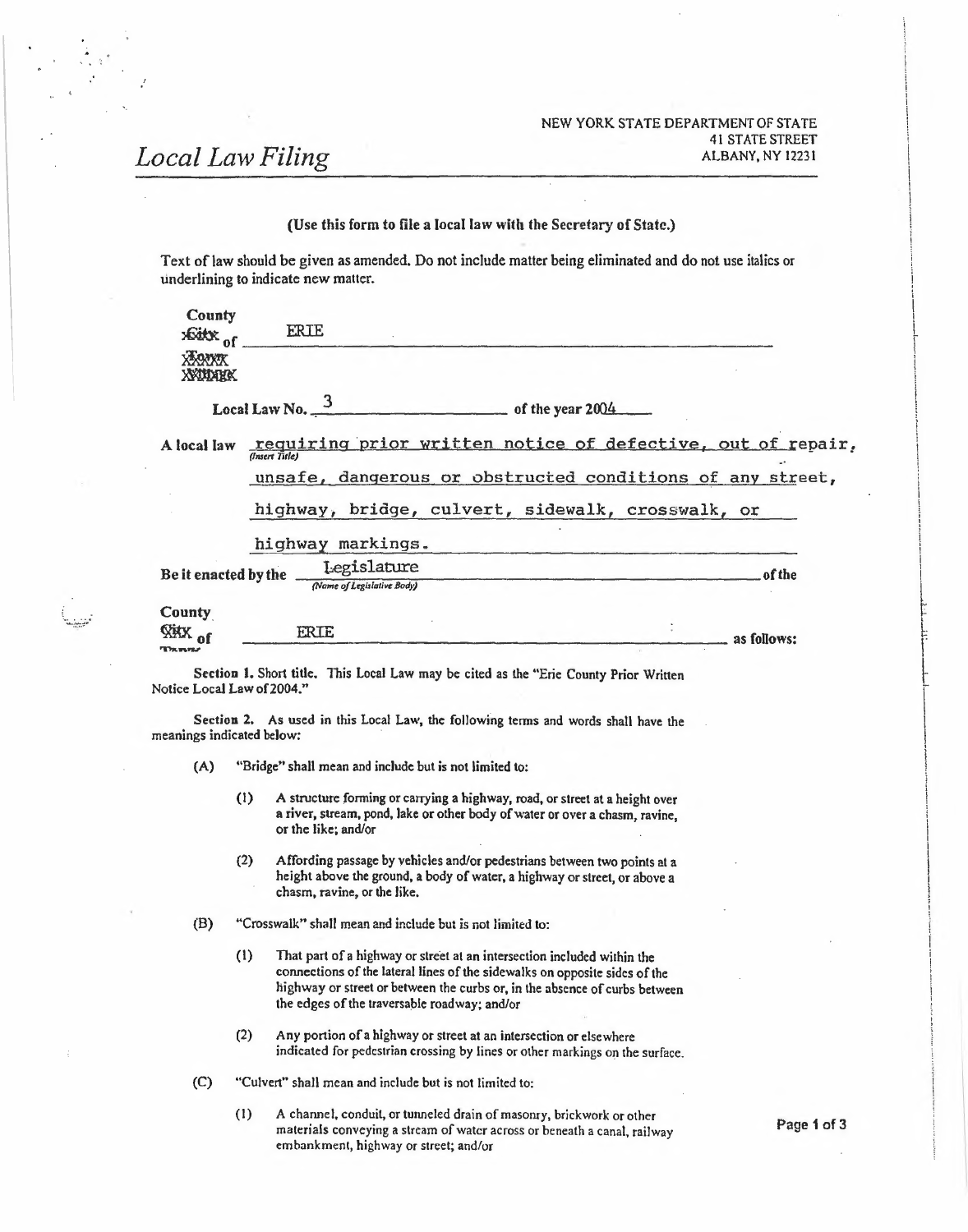- (2) An arched or barrel-shaped drain or sewer; and/or
- (3) A structure or device affording passage for water to cross under the embankment of <sup>a</sup> railway, under <sup>a</sup> highway or street, or beneath a road or driveway, where the configuration of the surface does not require abridge.
- (D) "Highway" or "Street" shall mean and include a location where the general public has a general right of passage, and shall include but not be limited to:
	- (1) The entire width between the boundary lines of every way publicly maintained when any part thereof is open to use of the public for purposes of vehicular traffic (including ATV's and snowmobiles); and/or
	- (2) Any highway, road, street, avenue, alley, public place, public driveway, and any other public way; and/or
	- (3) Any parking lot open to the general public; and/or
	- (4) Any necessary sluices, drains, ditches, waterways, embankments, retaining walls, culverts, and the approaches of any bridge or culvert; and/or

I t

f. I

(5) Any shoulder or slope.

 $,\cdot$ 

- (E) "Sidewalk" shall mean and include any area used, intended or designated for pedestrian passage, including but not limited to:
	- (1) Any public plaza; and/or
	- (2) Steps connecting: (i) any highway or street to a sidewalk, bridge, or to any public or private property, building or structure; and/or (ii) any sidewalk to a bridge or to any public or private property, building or structure; and/or
	- (3) That portion of a highway or street situated between: (i) the curb lanes and the adjacent property lines; and/or (ii) the lateral lines of that part of a highway or street improved, designed, marked or ordinarily used for vehicular traffic and the adjacent property lines; and/or (iii) the shoulder or slope of any highway or street.

**Section 3:** No civil action shall be maintained against the County of Erie, its public officers and/or employees (collectively "Erie County'') for damages, injuries or death to person or property sustained by reason of any street, highway, bridge, culvert, sidewalk, crosswalk, or highway marking, owned, operated or maintained by Erie County, being defective, out ofrepair, unsafe, dangerous or obstructed unless written notice is given to the Erie County Commissioner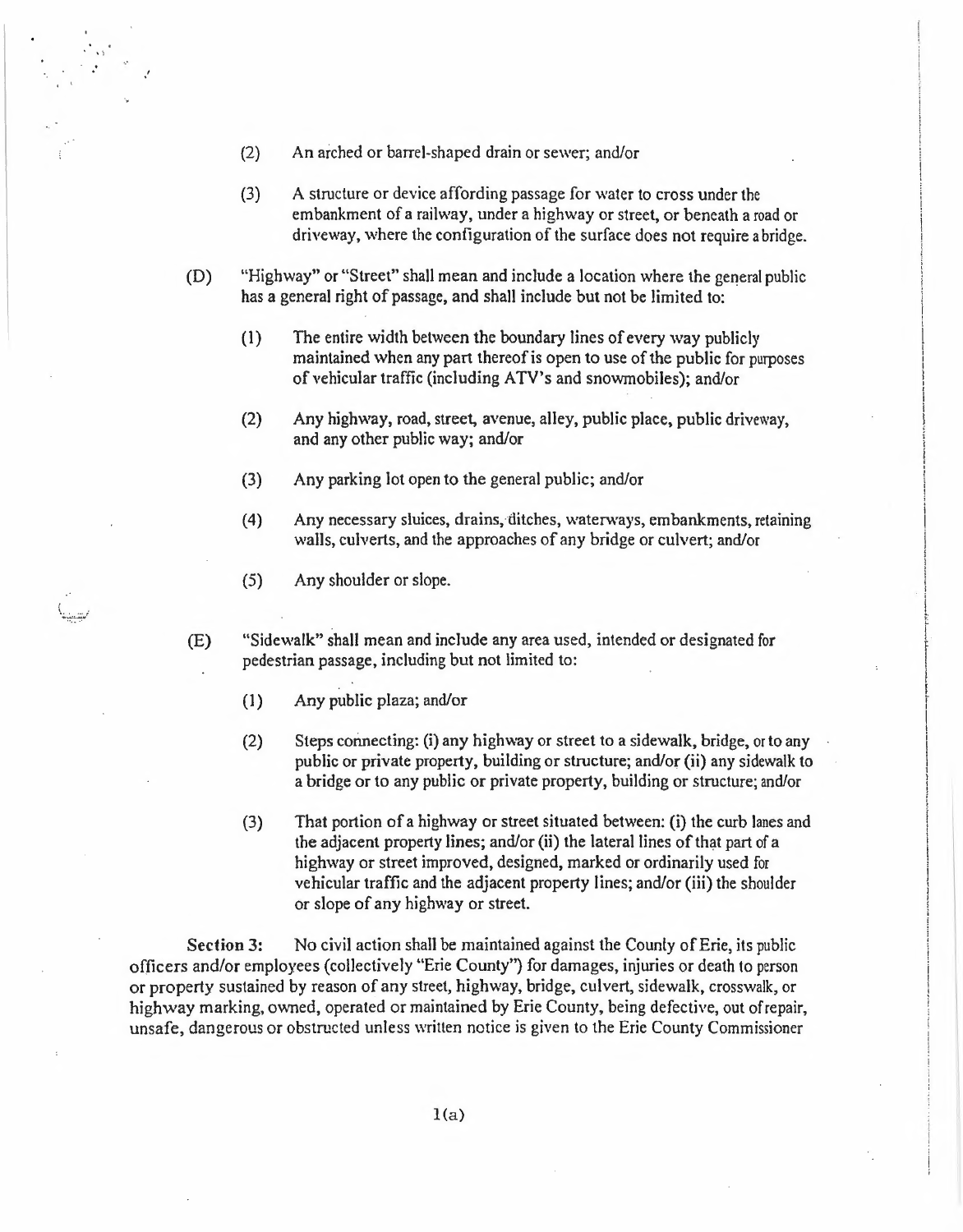of Public Works of such defective, out of repair, unsafe, dangerous or obstructed condition of such street, highway, bridge, culvert, sidewalk, crosswalk, or highway marking, and there was a failure or neglect within a reasonable time after the giving of such notice to repair or remove the defect, danger, obstruction or condition complained of.

. .

**Section 4:** Any written notice filed with the Erie County Commissioner of Public Works pursuant to this Local Law must include, the name and address of the person providing such notice, the nature and specific location of the condition stated to exist. The Commissioner ofPublic Works shall stamp or otherwise note the date and time such written notice was received. Within ten days after the receipt of such written notice, the Commissioner of Public Works shall transmit it to the Clerk of the Erie County Legislature.

**Section 5:** The Clerk of the Erie County Legislature shall keep an indexed record, in a separate book, of all written notices received pursuant to this Local Law. Such record shall state the date of receipt of the notice by the Erie County Commissioner of Public Works, the nature and specific location of the condition stated to exist, and the name and address of the person providing such notice. All written notices received pursuant to this Local Law shall be indexed according to the location of the condition stated to exist. The record of each notice shall be preserved for a period of five years after the date it is received by the Clerk of the Erie County Legislature.

**Section** 6: Nothing contained in this Local Law shall apply to any claim or civil action for property damage in an amount less than \$7,000.00.

**Section 7:** Nothing contained in this Local Law shall be held to repeal, modify or waive any existing requirement or statute of limitations which is applicable to these classes of actions, but on the contrary shall be held to be additional requirements to the right to maintain such action; nor shall anything contained in this Local Law be held to modify any existing rule of law relative to the question of contributory negligence or comparative fault; nor shall anything contained in this Local Law be held to impose upon the County ofErie, its officers and employees, any greater duty or obligation that it shall keep its streets, highways, bridges, culverts, sidewalks, crosswalks, or highway markings in a reasonably safe condition for public use and travel.

**Section 8:** If any clause, sentence, phrase, paragraph or any part of this Local Law shall for any reason be finally adjudged by a court of competent jurisdiction to be invalid, such judgement shall not affect, impair or invalidate the remainder ofthis Local Law but shall be confined in its operation and effect to the clause, sentence, phrase, paragraph or part thereof directly involved in the controversy or action in which such judgment shall have been rendered. It is hereby declared to be the legislative intent that the remainder of this Local Law would have been adopted had any such provisions not been included.

**Section 9:** This Local Law shall take effect ninety (90) days after filing same with the Secretary of State pursuant to Section 27 of the New York State Municipal Home Rule Law.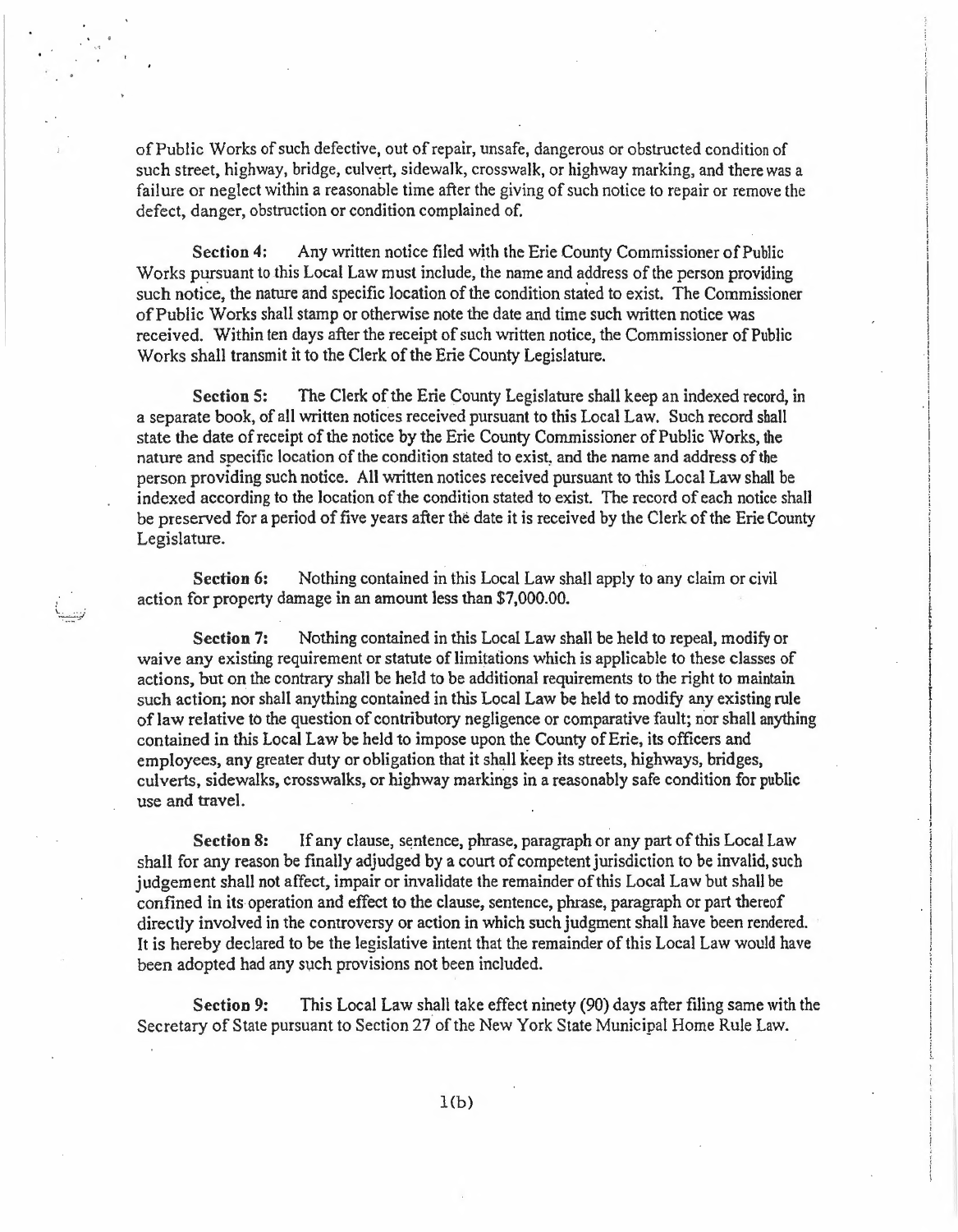## (Complete the certification in the paragraph that applies to the filing of this local law and strike out that which is not applicable.)

#### l. (Final adoption by local legislative body only.)

t,

| ν<br>(Complete the certification in the paragraph that applies to the filing of this local law and | strike out that which is not applicable.) |                        |
|----------------------------------------------------------------------------------------------------|-------------------------------------------|------------------------|
| 1. (Final adoption by local legislative body only.)                                                |                                           |                        |
| the (County)(City)(Town)(Village) of ___                                                           |                                           | was duly passed by the |
| (Name of Legislative body)<br>provisions of law.                                                   |                                           |                        |
|                                                                                                    |                                           |                        |

# 2. (Passage by local legislative body with approval, no disapproval or repassage after disapproval by the Elective Chief Executive Officer\*.)

| (Complete the certification in the paragraph that applies to the filing of this local law and<br>strike out that which is not applicable.)                                                                                                                                                                                                                                                                                                                                                                                                                                                                                                                                                                                            |
|---------------------------------------------------------------------------------------------------------------------------------------------------------------------------------------------------------------------------------------------------------------------------------------------------------------------------------------------------------------------------------------------------------------------------------------------------------------------------------------------------------------------------------------------------------------------------------------------------------------------------------------------------------------------------------------------------------------------------------------|
| 1. (Final adoption by local legislative body only.)                                                                                                                                                                                                                                                                                                                                                                                                                                                                                                                                                                                                                                                                                   |
|                                                                                                                                                                                                                                                                                                                                                                                                                                                                                                                                                                                                                                                                                                                                       |
|                                                                                                                                                                                                                                                                                                                                                                                                                                                                                                                                                                                                                                                                                                                                       |
| (Name of Legislative body)<br>provisions of law.                                                                                                                                                                                                                                                                                                                                                                                                                                                                                                                                                                                                                                                                                      |
| 2. (Passage by local legislative body with approval, no disapproval or repassage after disapproval by the Elective<br>Chief Executive Officer*.)<br>I hereby certify that the local law annexed hereto, designated as local law No. $\frac{3}{2}$ of 20.04 of<br>$\frac{\text{May } 27, \text{ day } 27}{20.04}$ and was (approved)(rexamples and was (approved) (rexamples and was (approved)<br>the (County) (Gits) is forma) (Nillage) of _____ ERTE<br>Erie County Legislature<br>(Name of Legislative Body)<br>(researcheferdienergy) by the Erie County Executive<br>and was deemed duly adopted<br>(Elective Chief Executive Officer <sup>9</sup> )<br>on June 15, 20 04, in accordance with the applicable provisions of law. |
| 3. (Final adoption by referendum.)                                                                                                                                                                                                                                                                                                                                                                                                                                                                                                                                                                                                                                                                                                    |
| the (County)(City)(Town)(Village) of was duly passed by the                                                                                                                                                                                                                                                                                                                                                                                                                                                                                                                                                                                                                                                                           |
|                                                                                                                                                                                                                                                                                                                                                                                                                                                                                                                                                                                                                                                                                                                                       |
| (Name of Legislative Body)                                                                                                                                                                                                                                                                                                                                                                                                                                                                                                                                                                                                                                                                                                            |
| Such local law was submitted to the people by reason of a (mandatory)(permissive) referendum, and received the affirmative<br>vote of a majority of the qualified electors voting thereon at the (general) (special)(annual) election held on<br>20 _______, in accordance with the applicable provisions of law.                                                                                                                                                                                                                                                                                                                                                                                                                     |
| 4. (Subject to permissive referendum and final adoption because no valid petition was filed requesting referendum.)                                                                                                                                                                                                                                                                                                                                                                                                                                                                                                                                                                                                                   |
| the $\frac{O(120)}{N \cdot \text{cos of } \text{log of } \text{cos of } \text{cos of } \text{cos of } \text{cos of } \text{cos of } \text{cos of } \text{cos of } \text{cos of } \text{cos of } \text{cos of } \text{cos of } \text{cos of } \text{cos of } \text{cos of } \text{cos of } \text{cos of } \text{cos of } \text{cos of } \text{cos of } \text{cos of } \text{cos of } \text{cos of } \text{cos of } \text{cos of } \text{cos of } \text{cos of } \text{cos of } \text{cos of } \text{cos of } \text{cos of } \text{cos of } \text{cos of$                                                                                                                                                                               |
|                                                                                                                                                                                                                                                                                                                                                                                                                                                                                                                                                                                                                                                                                                                                       |
| (repassed after disapproval) by the Christian Christian Christian Christian Christian Christian Christian Christian Christian Christian Christian Christian Christian Christian Christian Christian Christian Christian Christ                                                                                                                                                                                                                                                                                                                                                                                                                                                                                                        |

#### **3. (Final adoption by referendum.)**

| FIJE COUNTY EXECUTIVE<br>(reparsed after disapprecent) by the                                                                   | and was deemed duly adopted        |
|---------------------------------------------------------------------------------------------------------------------------------|------------------------------------|
| (Elective Chief Executive Officer <sup>9</sup> )                                                                                |                                    |
| on June 15, $20\frac{04}{1}$ , in accordance with the applicable provisions of law.                                             |                                    |
|                                                                                                                                 |                                    |
|                                                                                                                                 |                                    |
|                                                                                                                                 |                                    |
| 3. (Final adoption by referendum.)                                                                                              |                                    |
|                                                                                                                                 |                                    |
|                                                                                                                                 |                                    |
| the (County)(City)(Town)(Village) of                                                                                            | was duly passed by the             |
| 20<br>on                                                                                                                        | , and was (approved)(not approved) |
| (Name of Legislative Body)                                                                                                      |                                    |
| (repassed after disapproval) by the <i>(Elective Chief Executive Officer</i> )                                                  |                                    |
| Such local law was submitted to the people by reason of a (mandatory)(permissive) referendum, and received the affirmative      |                                    |
|                                                                                                                                 |                                    |
| vote of a majority of the qualified electors voting thereon at the (general) (special)(annual) election held on                 |                                    |
| 20 _______, in accordance with the applicable provisions of law.                                                                |                                    |
|                                                                                                                                 |                                    |
|                                                                                                                                 |                                    |
| A AC-rhiant to manufactor no famou deven and final advantar has area no see 12d ustition was filed as an active national draw ) |                                    |

#### 4. (Subjectto permissive referendum and final adoption because no valid petition was filed requesting referendum.)

| I hereby certify that the local law annexed hereto, designated as local law No. $\frac{3}{2}$ of 20.04 of<br>the (County) (Gits) (Kora) (Xillage) of FRIE was duly passed by the Erie County) (Gits) (Xillage) on May 27, 20 $04$ , and was (approved) (Rotappared) |                                             |  |  |
|---------------------------------------------------------------------------------------------------------------------------------------------------------------------------------------------------------------------------------------------------------------------|---------------------------------------------|--|--|
| (Name of Legislative Body)                                                                                                                                                                                                                                          |                                             |  |  |
| Executive and was deemed duly adopted<br>$\frac{\text{Exercise 15}}{20}$ and was deemed duly adopted<br>on June 15, 20 04, in accordance with the applicable provisions of law.                                                                                     |                                             |  |  |
|                                                                                                                                                                                                                                                                     |                                             |  |  |
|                                                                                                                                                                                                                                                                     |                                             |  |  |
|                                                                                                                                                                                                                                                                     |                                             |  |  |
|                                                                                                                                                                                                                                                                     |                                             |  |  |
| 3. (Final adoption by referendum.)                                                                                                                                                                                                                                  |                                             |  |  |
|                                                                                                                                                                                                                                                                     |                                             |  |  |
|                                                                                                                                                                                                                                                                     |                                             |  |  |
|                                                                                                                                                                                                                                                                     |                                             |  |  |
|                                                                                                                                                                                                                                                                     |                                             |  |  |
| (Name of Legislative Body)                                                                                                                                                                                                                                          | $on$ 20 , and was (approved) (not approved) |  |  |
| Such local law was submitted to the people by reason of a (mandatory)(permissive) referendum, and received the affirmative                                                                                                                                          |                                             |  |  |
| vote of a majority of the qualified electors voting thereon at the (general) (special) (annual) election held on<br>20 ______, in accordance with the applicable provisions of law.                                                                                 |                                             |  |  |
| 4. (Subject to permissive referendum and final adoption because no valid petition was filed requesting referendum.)                                                                                                                                                 |                                             |  |  |
|                                                                                                                                                                                                                                                                     |                                             |  |  |
|                                                                                                                                                                                                                                                                     |                                             |  |  |
|                                                                                                                                                                                                                                                                     |                                             |  |  |
| (Nome of Legislative Body)                                                                                                                                                                                                                                          |                                             |  |  |
|                                                                                                                                                                                                                                                                     |                                             |  |  |
| law was subject to permissive referendum and no valid petition requesting such referendum was filed as of<br>20 _______, in accordance with the applicable provisions of law.                                                                                       |                                             |  |  |

Elective Chief Executive Officer means or includes the chief executive officer of a county elected on a county-wide basis or, ifthere be none, the chairperson of the county legislative body, the mayor of a city or village, or the supervisor of a town where such officer is vested with the power to approve or veto local laws or ordinances.

DOS-239 (Rev. 1199) **Page <sup>2</sup> of3**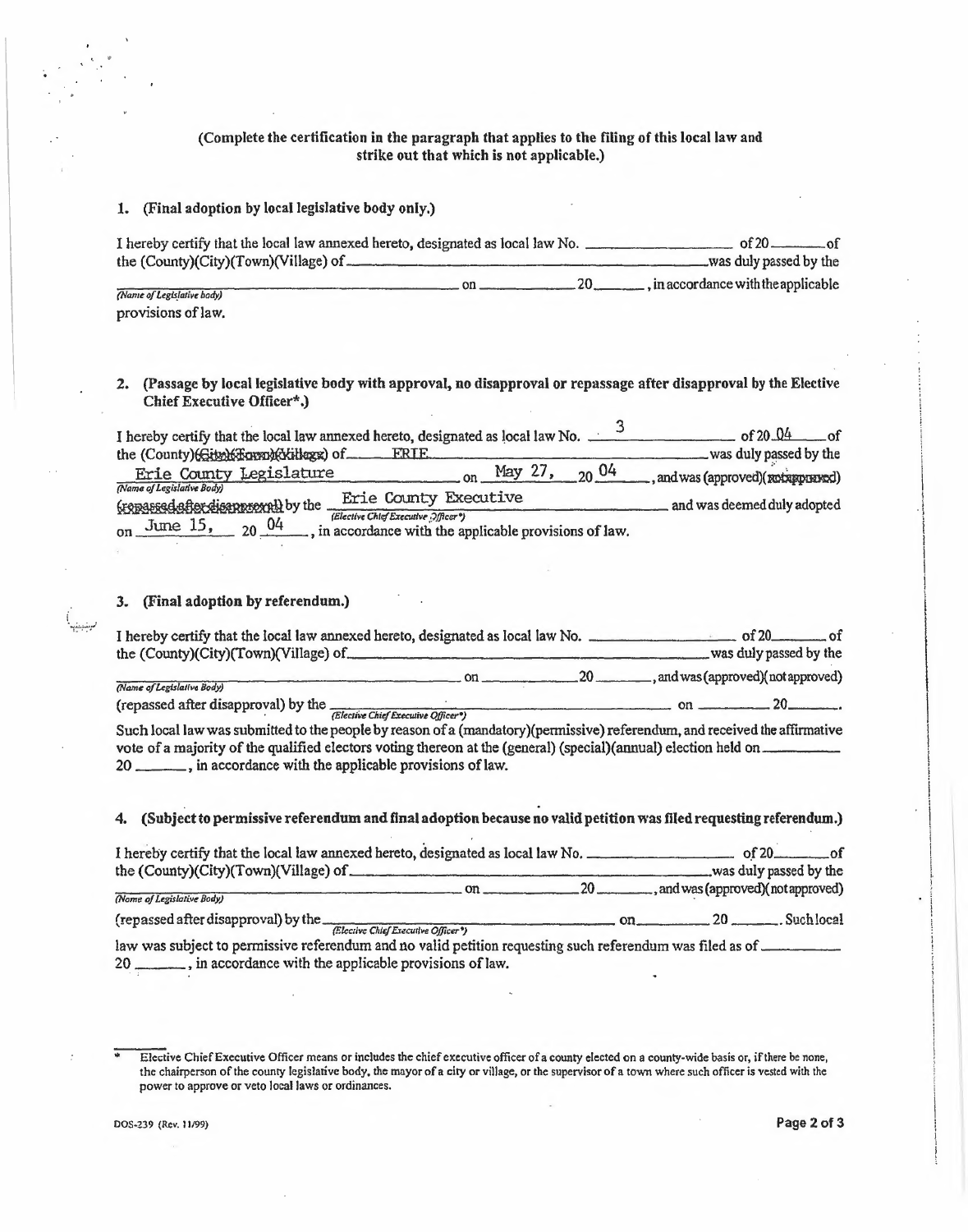5. (City local law concerning Charter revision proposed by petition.)

I hereby certify that the local law annexed hereto, designated as local lawNo. of2Q of the City of having been submitted to referendum pursuant to the provisions of section (36)(37) of the Municipal Home Rule Law, and having received the affirmative vote of a majority of the qualified electors of such city Fractive voting that the local law annexed hereto, designated as local law No.<br>
the City of the Municipal Home Rule Law, and having received the affirmative vote of a majority of the qualified election held on  $\frac{20}{\sqrt{1 -$ 

**6. (County local law concerning adoption of Charter.)**

:'

I hereby certify that the local law annexed hereto, designated as local law No.<br>
I hereby certify that the local law annexed hereto, designated as local law No.<br>
State of New York, having been submitted to the electors at Thereby certify that the local law annexed hereto, designated as local law No.<br>
the City of<br>
the County of the Municipal Home Rule Law, and having been submitted to referend<br>
on the County of the qualified electors of suc S. (City local law concerning Charter revision proposed by petition.)<br>
I hereby certify that the local law annexed hereto, designated as local law No.<br>
the City of<br>
the City of  $\frac{1}{2}$  and  $\frac{1}{2}$  and having received t having received the affirmative vote of a majority of the qualified electors of the cities of said county as a unit and a majority ofthe qualified electors ofthe towns ofsaid county considered as <sup>a</sup> unit voting at said general election, became operative. of 20<br>
ectors at the General Ele<br>
Municipal Home Rule L<br>
id county as a unit and a r<br>
id county as a unit and a r<br>
appropriate certification<br>
appropriate certification<br>
in this office and that the<br>
is finally adopted in th

**(If any other authorized form of final adoption has been followed, please provide an appropriate certification.)**

*(Seal)* Date: June l,2004 I further certify that <sup>I</sup> bave compared the preceding local law with the original on file in this office and that the same is a correct transcript therefrom and of the whole of such original local law, and was finally adopted in the manner **indicatedinparagraph 2 ,above.** a unit voting at said gener<br>
wed, please provide an ap<br>
with the original on file in<br>
ginal local law, and was f<br>
Clerk of the county legislative body, *m*

.

(Certification to be executed by County Attorney, Corporation Counsel, Town Attorney, Village Attorney or other authorized attorney of locality.)

STATE OF NEWYORK COUNTYOF Erie

I, the undersigned, hereby certify that the foregoing local law contains the correct text and that all proper proceedings have been had or taken for the enactment of the local law annexed hereto.

Signature

Assistant County Attorney

Tile

**County** 16%i49¢ Erie

TOWN

379#5ge

winage<br>Date: June *I* , 2004